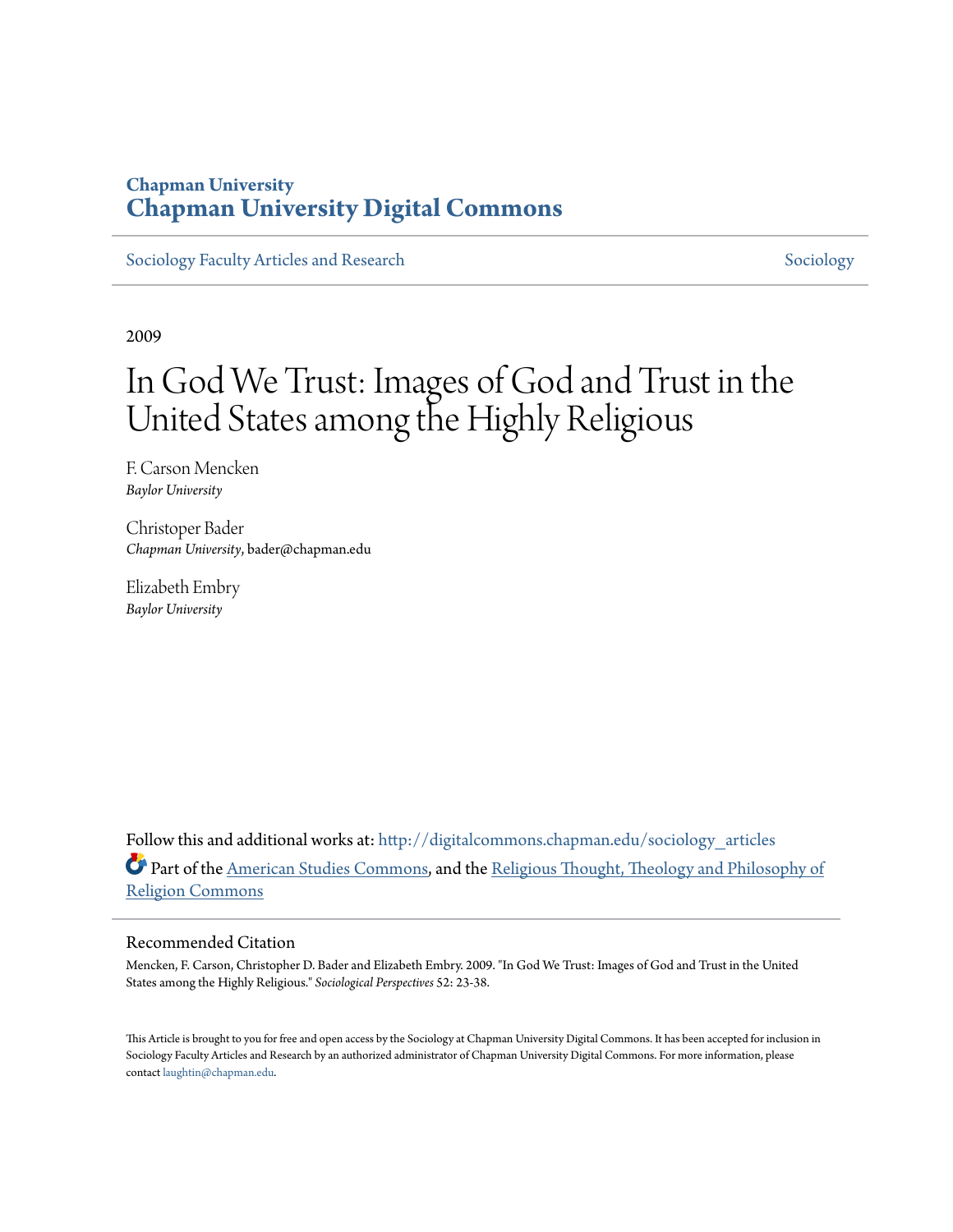## In God We Trust: Images of God and Trust in the United States among the Highly Religious

### **Comments**

This article was originally published in *[Sociological Perspectives](http://www.sagepub.com/journals/Journal202165)*, volume 52, in 2009.

## **Copyright**

University of California Press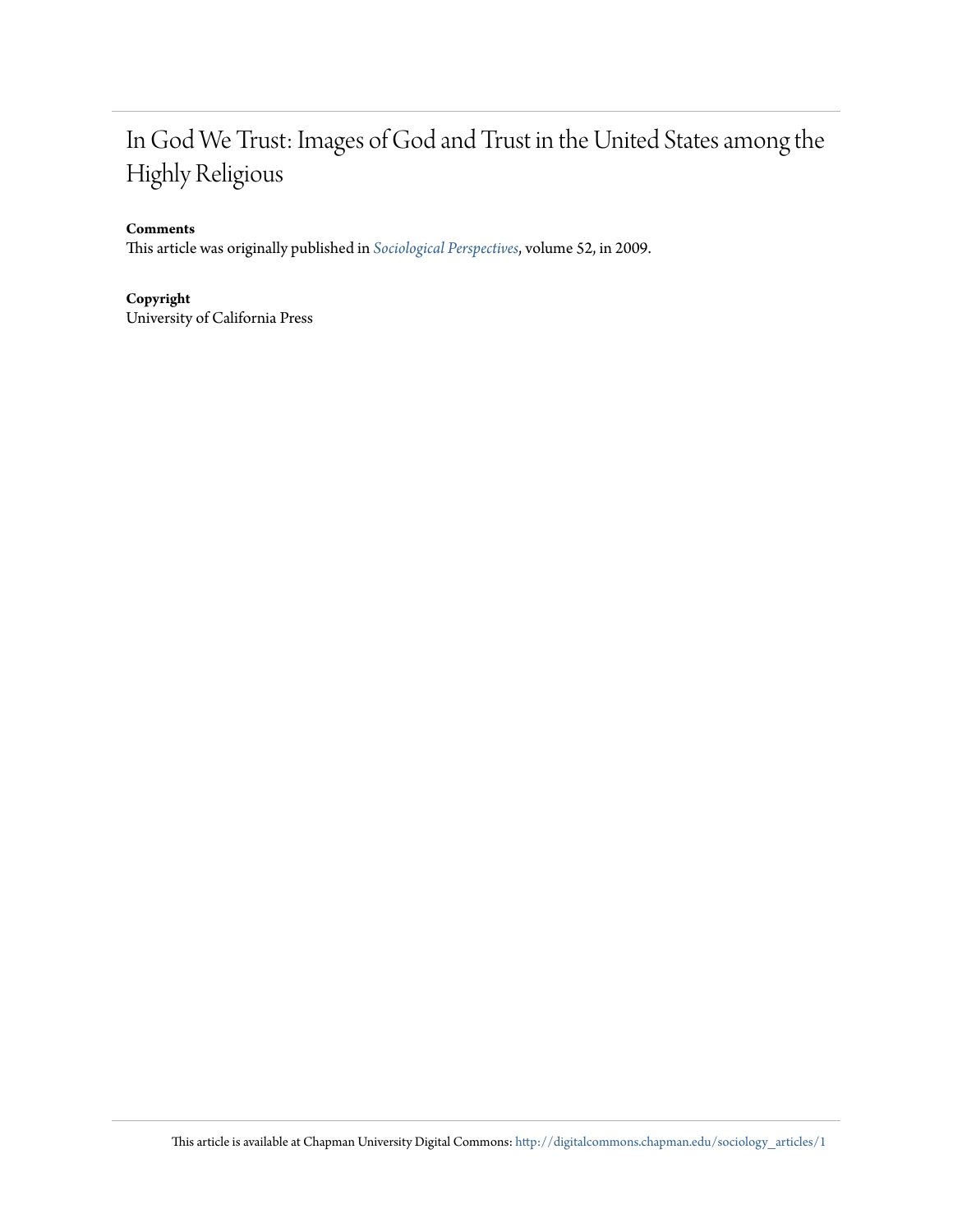## **In God We Trust: Images Of God AND TRUST IN THE UNITED STATES AMONG THE HIGHLY RELIGIOUS**

#### **F. CARSON MENCKEN CHRISTOPHER BADER ELIZABETH EMBRY** *Baylor University*

**ABSTRACT:** *In this analysis, the authors use Greeley's "religion as poetry" model to frame an analysis of images of God and trust among the highly religious. Using the 2005 Baylor Religion Survey, the authors regress four ordinal measures of social trust on two images of God measures and a bank of religion and demographic controls. The authors find that having a loving image of God creates greater levels of trust in all four measures among the highly religious. They also find that having an image of God as angry creates less trust in all four measures of trust. Implications for theory and research on trust and civic engagement are discussed in the conclusion.*

Keywords: trust; religion; image of God

Sociologists and other social scientists have spent considerable intellectual energy investigating the causes and consequences of trust (cf., Brehm and Rahn 1997; Clairbourn and Martin 2000; Fukuyama 1995; Veenstra 2002; Yamagishi, Cook, and Watabe 1998). Trust is one of the core sociological concerns for understanding social cohesion, interpersonal relations, and the interconnection between microlevel interaction and macrolevel structures (Coleman 1988, 1990). It is argued by many to be the cornerstone for the formation of social capital and social cohesion in any group, from the smallest dyads and triads to complex, postindustrial societies (see Macy and Skvoretz 1998; Paxton 2000; Putnam 2000; Saguaro Seminar 2000).

In this article, we seek to add to the broader understanding of trust formation in America by examining the formation of trust among highly religious Americans (who compose a significant proportion of the population). Data from the World Values Survey show that Americans hold more traditional values and are more religious than other postindustrial nations, with the exception of Ireland (Norris and

Address correspondence to: Dr. F. Carson Mencken, P.O. Box 97326, Waco, TX 76798-7326; *e-mail*: Carson\_Mencken@ baylor.edu.

*Sociological Perspectives***, Vol. 52, Issue 1, pp. 23–38, ISSN 0731-1214, electronic ISSN 1533-8673.**

**© 2009 by Pacific Sociological Association. All rights reserved. Please direct all requests for permission to photocopy or reproduce article content through the University of California Press's Rights and Permissions website, at http://www.ucpressjournals.com/reprintinfo.asp. DOI: 10.1525/sop.2009.52.1.23.**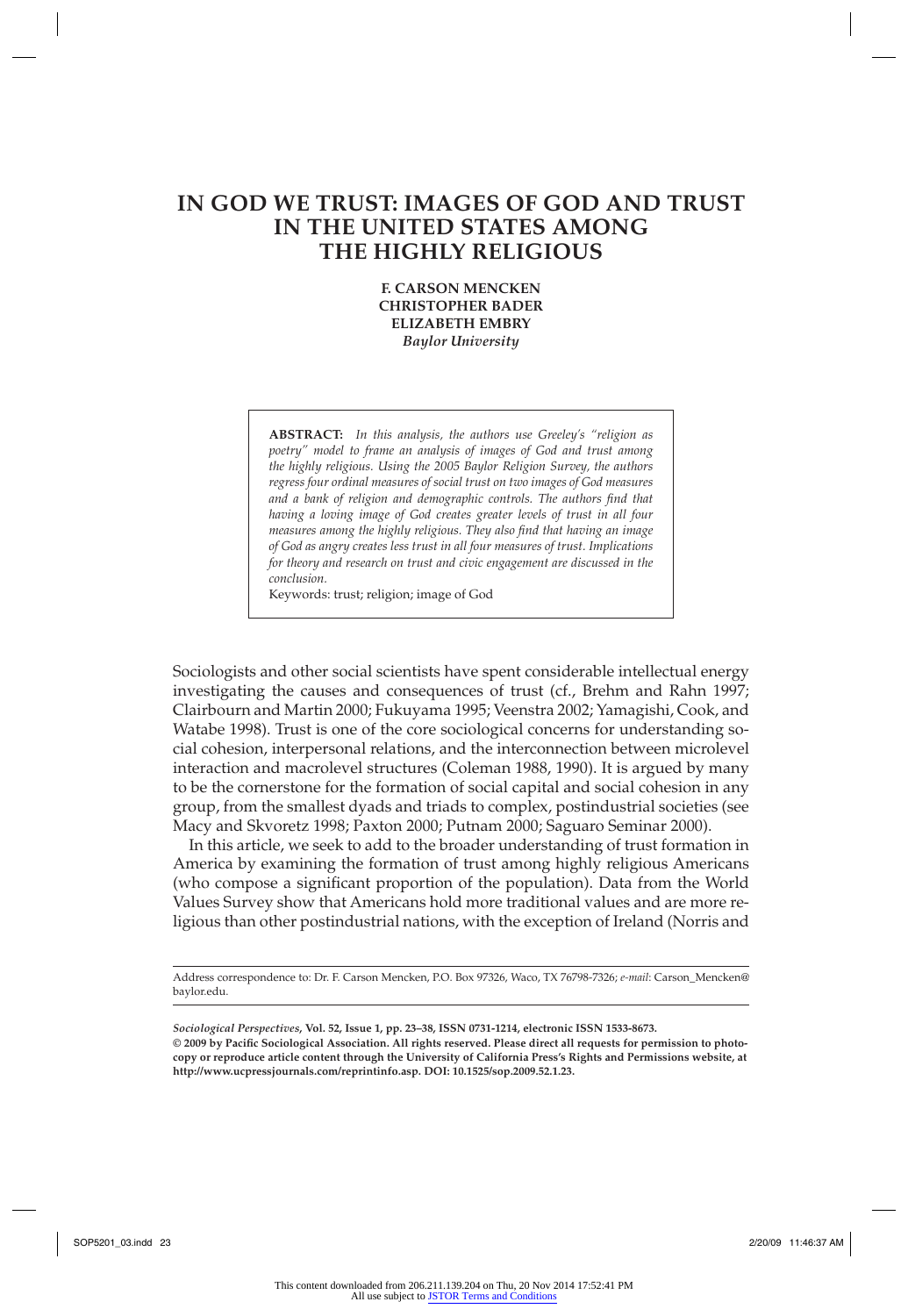Inglehart 2004). According to the 2004 General Social Survey, 58 percent of Americans pray at least daily, and 41.6 percent attend church at least twice a month (see Bader, Mencken, and Froese 2007:458). More specifically, we seek to build on past models that emphasize denominational and church attendance differences (Uslaner 2001; Welch et al. 2004) and focus on a more basic building block of trust: an individual's religious narrative and its central symbol, the image of God.

One important theme that has emerged from the research on religion and trust is the bifurcation of trust into generalized and particularized trust (Stark and Finke 2000; Uslaner 2001, 2002; Welch et al. 2004; Welch et al. 2005; Wuthnow 1998). Religion can serve both a bridging and a bonding function. Religious values encourage people to do good things and to volunteer in their communities (Uslaner 2001). Churches help bridge the gap between social groups, exposing church members to a wider diversity of people. Participation in a religious community can create a sense that people are decent, good, and trustworthy (Wuthnow 1998:195; see also Uslaner 2002; Welch et al. 2005; Wuthnow 1991). As Uslaner (2001) points out, many denominations have taken active roles in promoting social justice and civic activism. Moreover, participation in religious life creates a bond among members of the congregation. This, in turn, creates familiarity, predictability, and trust.

While there are reasons we can expect religion to increase trust, there are equally good reasons to believe that participation in religious communities may diminish generalized trust. Members of religious congregations may form "particularized trust" through social bonding with others who share a "skeptical" world view. According to Wuthnow (1998), when trust is based on a "common framework" of values held by a group, members may trust one another but have little reason to trust outsiders. The more social ties created in a religious organization, the more conformity there will be to the ideals of the organization. Yet this may also restrict the external social ties of the group, leading to fewer opportunities for contact with nonmembers. Uslaner (2001:104) summarizes this idea well:

Generalized trusters feel a moral imperative to help strangers, since we are all part of the same moral community. Particularized trusters only place faith in their own kind. They view strangers with suspicion, fearing that others may not share their values and may even threaten the things that they hold dear.

#### **Images of God: Religion as Story**

The literature on religion and trust indicates a bifurcation of trust into particularized and general trust. We argue that Greeley's theory of "religion as poetry," with the image of God as its central religious symbol, is essential to understanding why some religious groups in the United States form particularized trust while others form general trust.

Working from the assumption that humans create a world of symbols through which life is interpreted and "truth" is established, religious people interpret events based on a preexisting set of religious symbols that are retained in memory (Greeley 1995; Smith 2003). Religion is a set of such symbols that give ultimate meaning to life and provide templates used to construct reality and interpret experiences.<sup>1</sup> According to Greeley (1995:124), the central religious symbol is God;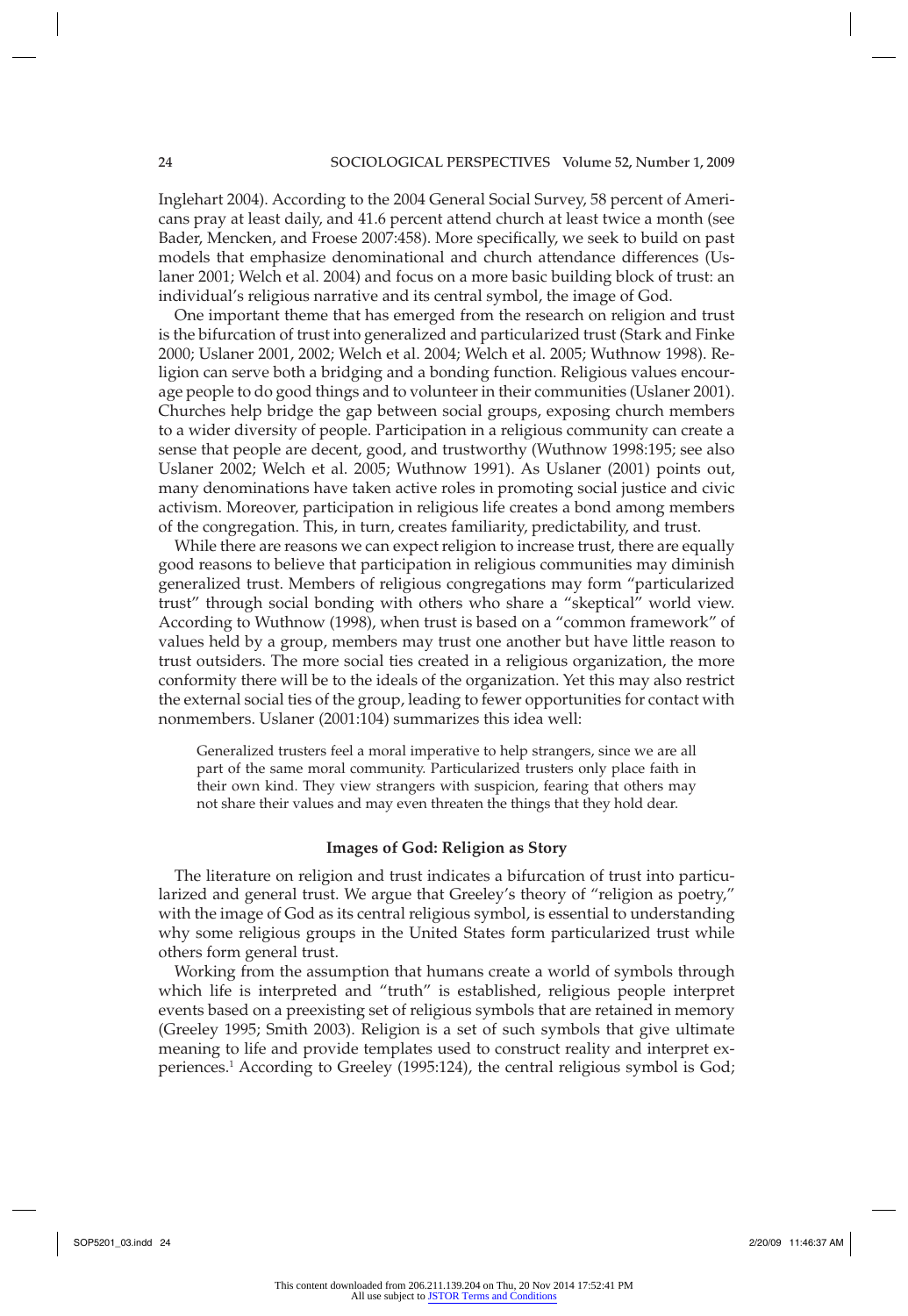one's "picture of God is in fact a metaphorical narrative of God's relationship with the world and the self as part of the world." Furthermore, organized religious communities are storytelling communities. It is through these communities that we learn God's "story."

Christian Smith (2003) proposes that humans are moral, believing animals that place their faith in nonhypothetical truths. At a subconscious level, humans carry with them a narrative that explains how and why the world works the way it does (see also Somers 1992). The religious narrative is one of the most powerful forces, for it "tells people not only what is real but also consequently what are good, right, true, wise, and worthy desires, thoughts, feelings, values, practices, actions, and interaction" (Smith 2003:99). Narratives provide a systematic organization of orientations and actions, beliefs and practices. As Smith points out, because religion answers to "the reality of superempirical orders," it is a powerful narrative in some lives as it provides *the* answers to the ultimate questions of meaning.

We propose that different religious story communities have different degrees of moral absolutism (see Baker 2005; Froese and Bader 2007). At a basic level, moral absolutism is bifurcated based on analogical versus dialectical religious imaginations. For example, Greeley (1995) argues that Catholics are more analogical—God is Creator and discloses himself in the world. Moreover, those who see God as creator see only goodness and are likely to support the image of a loving God and be more forgiving and less absolute in their moral judgments.

In contrast, those who have a dialectical imagination see God as having forsaken humanity. God and the world are separate. Humans are flawed and failed. God is angry and will judge humanity for its sins. Those with greater moral absolutism in their religious imaginations are more likely to see God as angry and judgmental (Froese and Bader 2007; Stark 2001a, 2001b). If an image of God is a central part of one's religious story, as Greeley argues, it follows that conceptions of the divine organize their world and affect how a person interacts with others. People who see God in more compassionate and forgiving terms will tend to treat others with compassion and forgiveness. However, people who have a symbol of God as angry and judgmental will tend to be more individualistic and less tolerant of others (the forsaken).

It would be oversimplifying the argument to state that all Catholics have an image of God as loving and caring and all Protestants see God as judgmental and wrathful. The key, then, is moral absolutism in the religious narrative. Research shows that storytelling communities—congregations, denominations, traditions have greater or lesser degrees of moral absolutism (cf., Steensland et al. 2000). Regardless of the denomination or tradition, those whose religious story is grounded in communities with greater moral absolutism will have religious narratives and images of God that are consistent with greater degrees of moral absolutism.

Studies suggest that how one views God affects how one views others. Froese and Bader (2007) argue that actors attribute a "personality" to God that reflects self-identified desirable human traits. Indeed, Greeley (1988, 1989, 1991, 1993, 1995) finds images of God to be associated with a variety of different moral, social, and political attitudes. These findings are consistent with other research. For example, Unnever, Cullen, and Applegate (2005; see also Unnever, Cullen, and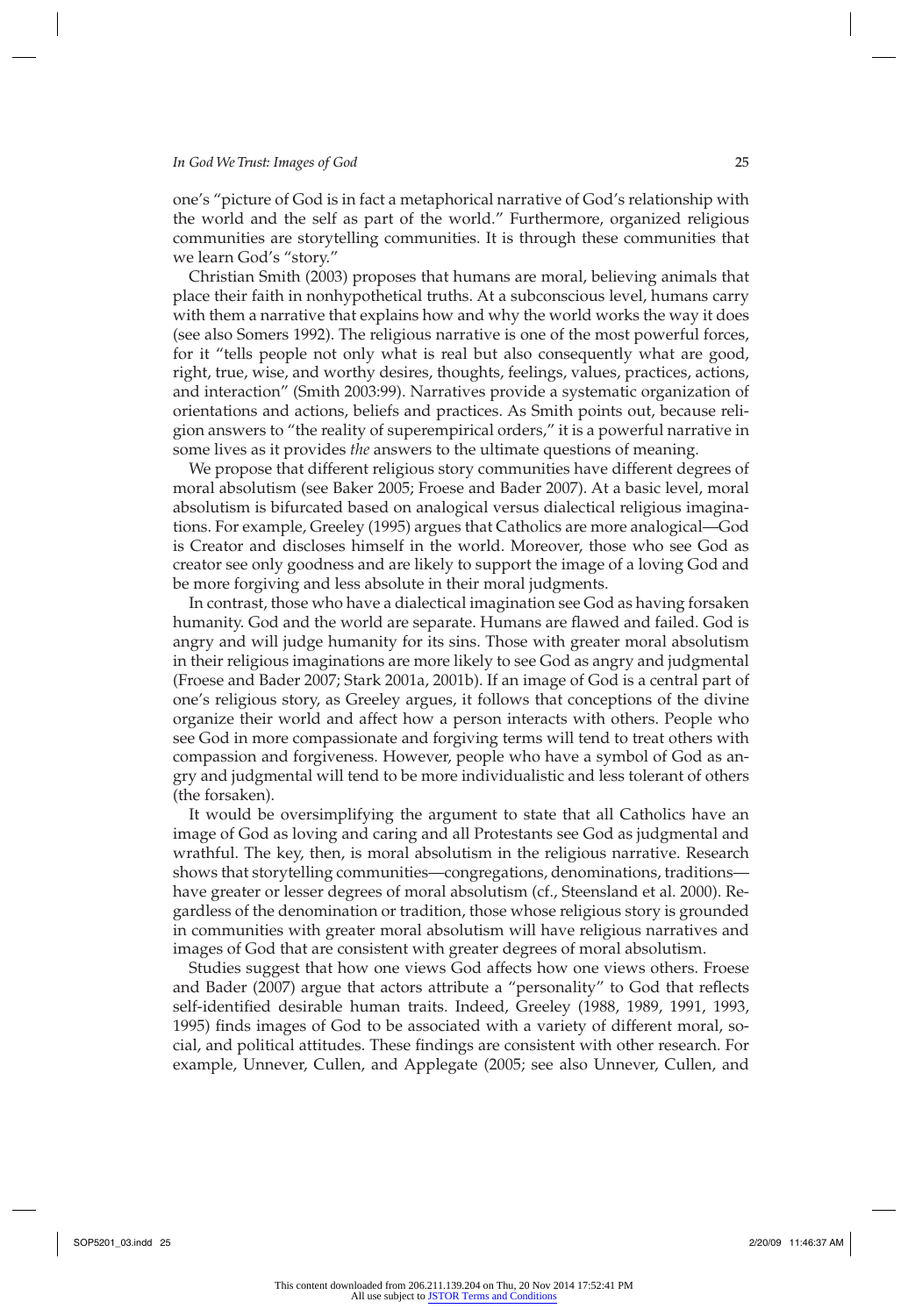Bartkowski 2006) find a negative relationship between support for the death penalty and an image of God as compassionate and gracious. Froese, Bader, and Smith (2008) show that an authoritative image of God is negatively related to political tolerance and positively related to tools of violence (gun ownership, death penalty, and defense spending). Ellison (1991) concludes that violence and an authoritative image of God are positively correlated among Southerners.<sup>2</sup>

Yet none of these studies explicitly analyzes the link between image of God and trust. Ozorak (2003) examines the relationship between images of God and volunteering outside of the church. Among those who already volunteer, those who did so because of intrinsic motives ("called to see Christ in the face of those in need") were more likely to repeat their volunteerism than those who volunteered initially because of extrinsic motives ("Christians must help those in need in order to earn salvation or avoid eternal damnation"). This seems to indicate that those who helped others because they felt that God was loving and supportive were more inspired by their images than those who felt that God was vengeful and angry. This finding is consistent with the thesis that those who see God as loving are likely to be more trusting.

Welch et al. (2004) make a connection between social trust and denominational beliefs: Mainline Protestants, because they believe in human sinfulness, but also common grace, human potential, and human goodness, should have higher levels of social trust than their more conservative Protestant counterparts. Conservative Protestants, on the other hand, who hold stronger beliefs about human sinfulness, may be less trusting of people in general, because they hold a vengeful God view, with only a few being chosen for salvation. The few are those who share the same beliefs as they do, which leads them to trust others in their congregations but not people in general.

Following Greeley, we believe that images of God should significantly affect trust of others. Those who carry a religious symbol of God in their memory as very judgmental of humanity may be less likely to trust those they deem "unworthy." Those who tend toward more benevolent views of God should transfer that benevolence to others—being more likely to trust those outside their inner circle. In this article, we examine if, in fact, images of God have such an effect when controlling for other key religion measures.

#### **DATA AND METHODS**

The data used in this study are from the 2005 administration of the Baylor Religion Survey (BRS). Consisting of a random, national sample of 1,721 U.S. citizens, the BRS was administered and collected by the Gallup Organization.<sup>3</sup> We limit the analysis to the highly religious: those who have no doubt about the existence of God. If you doubt the existence of God, then the centrality of the God symbol in your religious narrative should be less influential. In the case of the United States, this should not pose conceptual problems. Compared to most postindustrial nations, the United States is a very religious nation (Norris and Inglehart 2004). Moreover, 66 percent of BRS respondents report no doubt about the existence of God.<sup>4</sup> Those who have no religion are not likely to have a religious imagination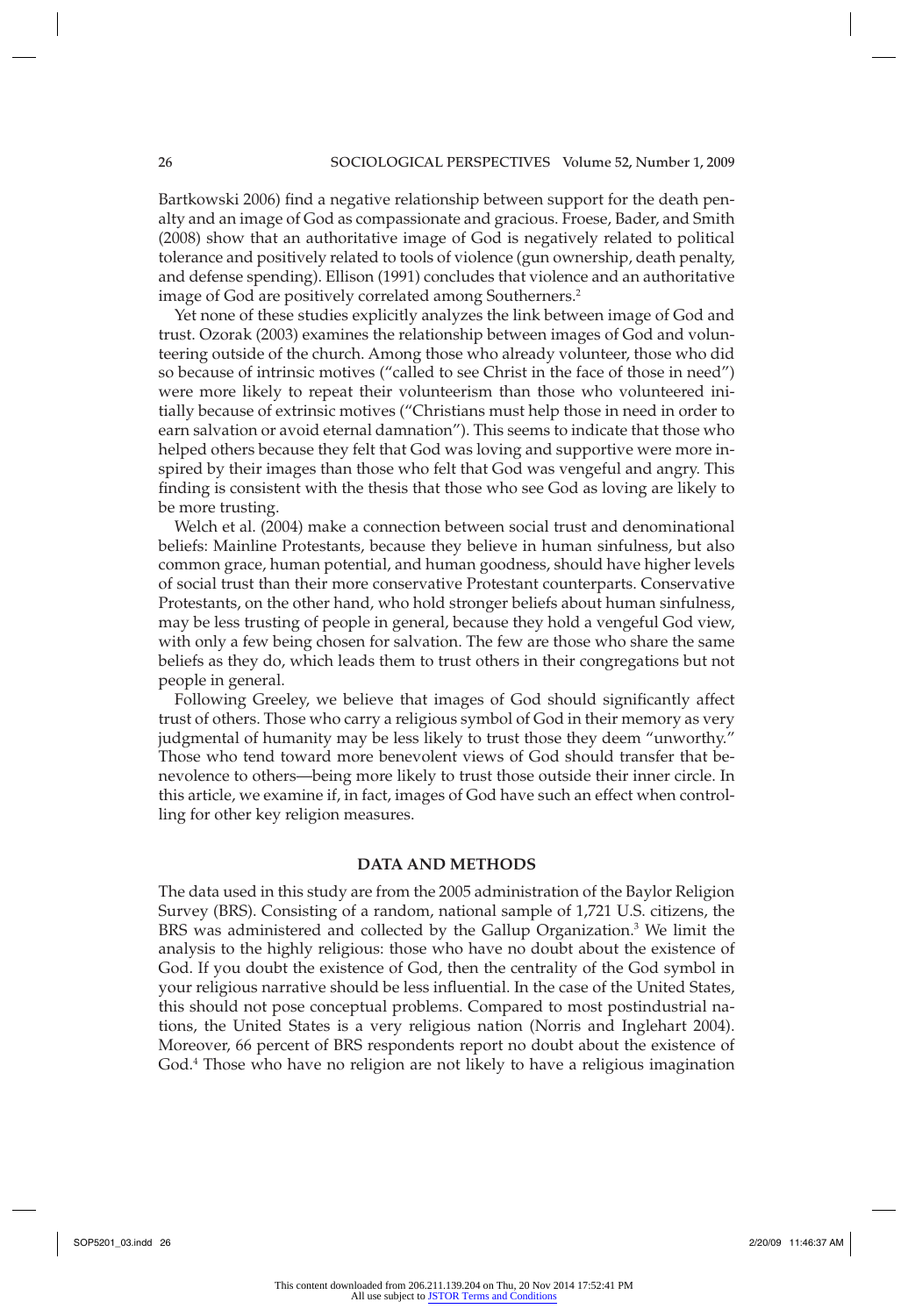and hence no image of God. Because they are such a small portion of the total sample, we eliminate those of "other" religions from the analysis. Our final sample includes Christians and Jews who have no doubt about the existence of God.

This subsample has the following demographic characteristics: 85 percent are white, 58 percent are female, and the mean age is 48.4. Twenty-four percent are Catholic, 6.8 percent black Protestants, 43.1 percent Evangelical Protestants, 23.2 percent Mainline Protestants, and 1 percent Jewish. Forty-three percent attend church at least once a week. Thirty-two percent are from the South and Midwest, respectively. Forty-two percent have at least a four-year college degree, and 16.7 percent have annual household incomes exceeding \$100,000. Compared to the full BRS sample, the highly religious are more likely to be female, slightly older, and from the South and Midwest. They are also slightly better educated. However, given how well the 2005 BRS compares to the 2004 General Social Survey on core religiosity measures (see Bader et al. 2007), we do not believe that our subsample of the highly religious is misrepresentative of the highly religious population in the United States.

#### **Dependent Variables**

*Trust Measures.* Using the possible responses "not at all," "only a little," "some," and "a lot," respondents were asked "How much would you say you trust the following people or groups?" We have four Likert-type measures of trust in the analysis: (1) people in general, (2) neighbors, (3) coworkers, and (4) people who do not believe in God. The first three measures are similar to those used by others to measure general trust (see Welch et al. 2004). The last measure is used to examine the relationship between images of God and those who do not believe in God and may be viewed as extreme outsiders by the highly religious.

#### **Independent Variables**

*Religion Measures.* Because past research has shown that trust varies by religious tradition and frequency of church attendance, we control for both. For religious tradition, we use the RELTRAD classification scheme Steensland et al. (2000) developed by researching the history and theological perspectives of individual denominations. Respondents are placed in one of seven categories based on their reported affiliation—Catholic, black Protestant, Evangelical Protestant, Mainline Protestant, Jewish, other, and none. Those whom we classify as "other" and "none" (no religious affiliation) are not included in the analysis. Respondents who indicated that they are nondenominational Christians but go to church at least monthly were coded as Evangelicals. In our analysis, Mainline Protestantism serves as the contrast category. Church attendance ranges from 1 ("never") to 9 ("several times a week").

*Image of God.* Using a series of items on the BRS, we created two distinct measures of God's perceived characteristics—God's loving nature and God's level of anger. God's perceived forgiving/loving characteristics are first measured using an additive scale of four items—using how well the following adjectives describe God: "not at all," "not very well," "undecided," "somewhat well," or "very well." These adjectives are "forgiving," "friendly," "kind," and "loving." The resulting scale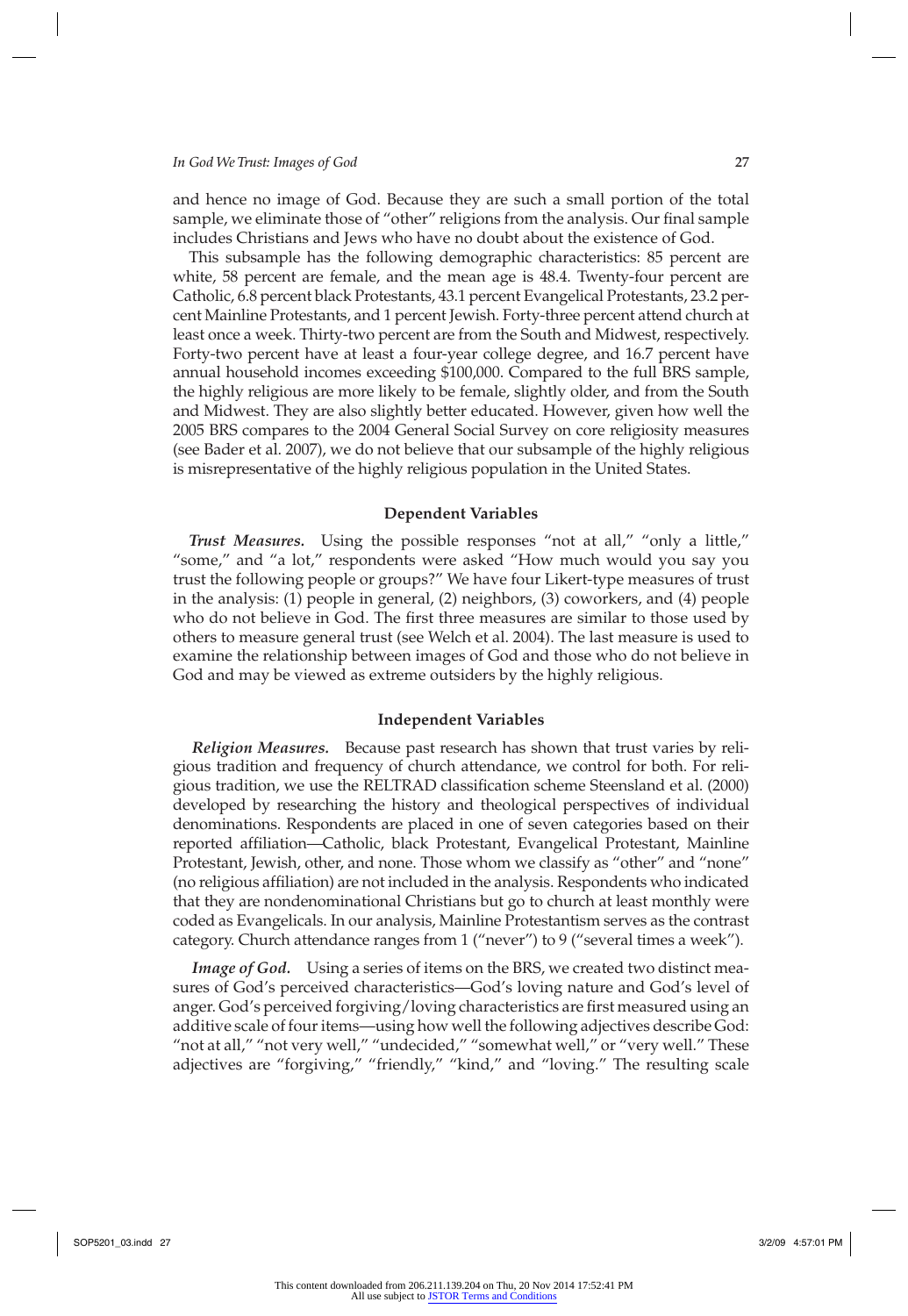has an alpha of .91 but has a bimodal distribution. Sixty-four percent of respondents who answered the questions believe that all four adjectives describe God very well. We therefore create a dummy variable (God is all loving) where  $1 =$  "all four adjectives describe God very well," and 0 otherwise.

God's perceived level of anger and judgment was measured by summing six items. Respondents are asked if they agree that God is "angered by human sins" and "angered by my sins." They are also asked how well the adjectives "critical," "punishing," "severe," and "wrathful" describe God. The final scale has an alpha of .85.5 Because this is an index without metric and is skewed, we take a natural logarithmic transformation and interpret the coefficients as elasticities.

We control for several demographic factors in our analysis: gender  $(1 = "female"),$ marital status (1 = "single never married"; 1 = "married/cohabitating"; 1 = "widowed ";  $1 =$  "divorced") and the contrast category employment status  $(1 =$  "not currently employed"), and race  $(1 = "White")$ . Marital status is controlled using a series of dummy variables: married/cohabitating =  $(0, 1)$ , widowed =  $(0, 1)$ , single/ never married  $=(0, 1)$ , and divorced  $=(0, 1)$ . Divorced is the contrast category. We also control for age (years), education (highest grade completed: eighth or less, 9th through 12th no diploma, high school graduate, some college, trade/technical/ vocational training, college graduate, and postgraduate work/degree), income (\$10,000 or less, \$10,001 to \$20,000, \$20,001 to \$35,000, \$35,001 to \$50,000, \$50,001 to \$100,000, \$100,001 to \$150,000, and \$150,000 or more), and region of the country (West, East, Midwest, and South), with South as the contrast category. Finally, because previous research indicates that volunteering has a positive effect on trust (Brehm and Rahn 1997; Stolle 2001), we control for the number of hours a person volunteers for the community both through and outside of their church.<sup>6</sup> Table 1 presents descriptive statistics for independent variables.

#### **RESULTS**

Table 2 presents the weighted frequencies of our four trust measures for the full BRS sample and our subsample of the highly religious. These results show that people are generally trusting. Over 75 percent report some, or a lot of, trust in people in general. Over 80 percent report some or a lot of trust in neighbors and coworkers. Less than 10 percent report a lot of trust in those who do not believe in God. These data also show that, in general, the population is more trusting of neighbors and coworkers than they are of people in general. The highly religious are slightly more trusting of people in general, neighbors, and coworkers when compared to the full sample. The highly religious are slightly less trusting of atheists.

*General Trust.* Table 3 presents ordinal logit models predicting our four measures of trust among the highly religious. When it comes to general trust, the results show that Catholics and Evangelical Protestants are significantly less trusting than Mainline Protestants. Past research shows that this is not a unique finding for Evangelical Protestants (see Uslaner 2002; Welch et al. 2004). Jews are the most trusting in general. Church attendance has a net positive effect on general trust. For each unit increase in church attendance, the odds of trusting people in general increase by 7 percent.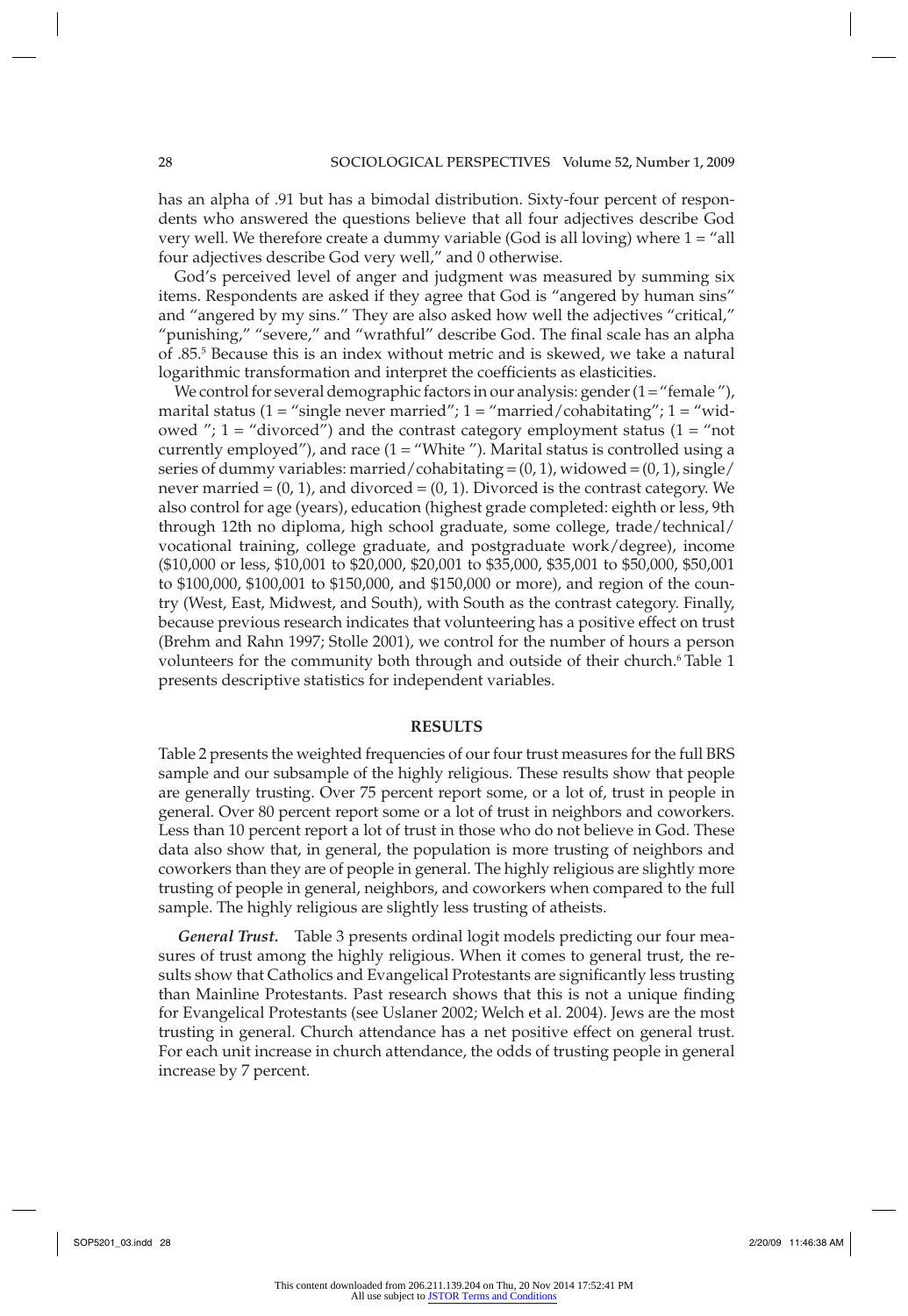| ı.                            |         |         |              |              |
|-------------------------------|---------|---------|--------------|--------------|
|                               | М       | SD      | Min.         | Max.         |
| White                         | 0.8531  | 0.35602 | $\theta$     | 1            |
| Age                           | 48.441  | 15.8178 | 18           | 91           |
| Female                        | 0.58234 | 0.49598 | $\theta$     | 1            |
| East                          | 0.19926 | 0.40172 | $\Omega$     | 1            |
| Midwest                       | 0.28871 | 0.45574 | 0            | 1            |
| West                          | 0.17086 | 0.37853 | 0            | 1            |
| Married                       | 0.6376  | 0.48343 | 0            | 1            |
| Widowed                       | 0.06254 | 0.24351 | 0            | 1            |
| Single/never married          | 0.14475 | 0.35385 | 0            | 1            |
| Divorced                      | 0.1551  | 0.36406 | 0            | 1            |
| Education                     | 4.49621 | 1.53472 | 1            | 7            |
| Income                        | 4.0841  | 1.57179 | $\mathbf{1}$ | 7            |
| No job                        | 0.34473 | 0.47798 | $\Omega$     | $\mathbf{1}$ |
| Volunteer                     |         |         |              |              |
| Volunteer through church      | 1.54361 | 0.9746  | 1            | 5            |
| Volunteer no church           | 1.81831 | 1.22194 | 1            | 5            |
| Religiosity Measures          |         |         |              |              |
| Catholic                      | 0.24004 | 0.42954 | $\Omega$     | 1            |
| <b>Black Protestant</b>       | 0.06822 | 0.25355 | $\Omega$     | 1            |
| <b>Evangelical Protestant</b> | 0.43166 | 0.49812 | 0            | 1            |
| Jewish                        | 0.00947 | 0.09742 | $\Omega$     | 1            |
| Mainline Protestant           | 0.23225 | 0.42467 | 0            | 1            |
| Church attend                 | 5.7744  | 2.61257 | 1            | 9            |
| Image of God                  |         |         |              |              |
| Loving God                    | 2.87166 | 0.37786 | 1.79176      | 3.4012       |
| Angry God                     | 0.82056 | 0.3859  | $\theta$     | 1            |

**TABLE 1** Descriptive Statistics for Independent Variables (*N* = 788)

Those who see God as all loving have greater trust in general. They are 2.04 times more likely to report trust in others than are those who do not see God as all loving. The measure for angry God shows that those who view God as being angry report less general trust. For each percentage increase on the "angry god" index, the odds of trusting people in general decline by 48 percent. Among the highly religious, the religious imagination is one of the most important determinants of trust. Among the control variables, white and older respondents have a higher likelihood of general trust. Whites are 1.87 times more likely to report trust in general than are nonwhites.

*Trust and Neighbors.* The data for trust of neighbors show that both loving God and angry God have anticipated effects. Those who view God as angry are less likely to trust their neighbors, while those who view God as all loving are more likely to trust their neighbors. For each percentage increase in the "angry god" index, the odds of trusting one's neighbors decline by 48 percent. However, those who see God as all loving are 1.93 times more likely to report trusting their neighbors.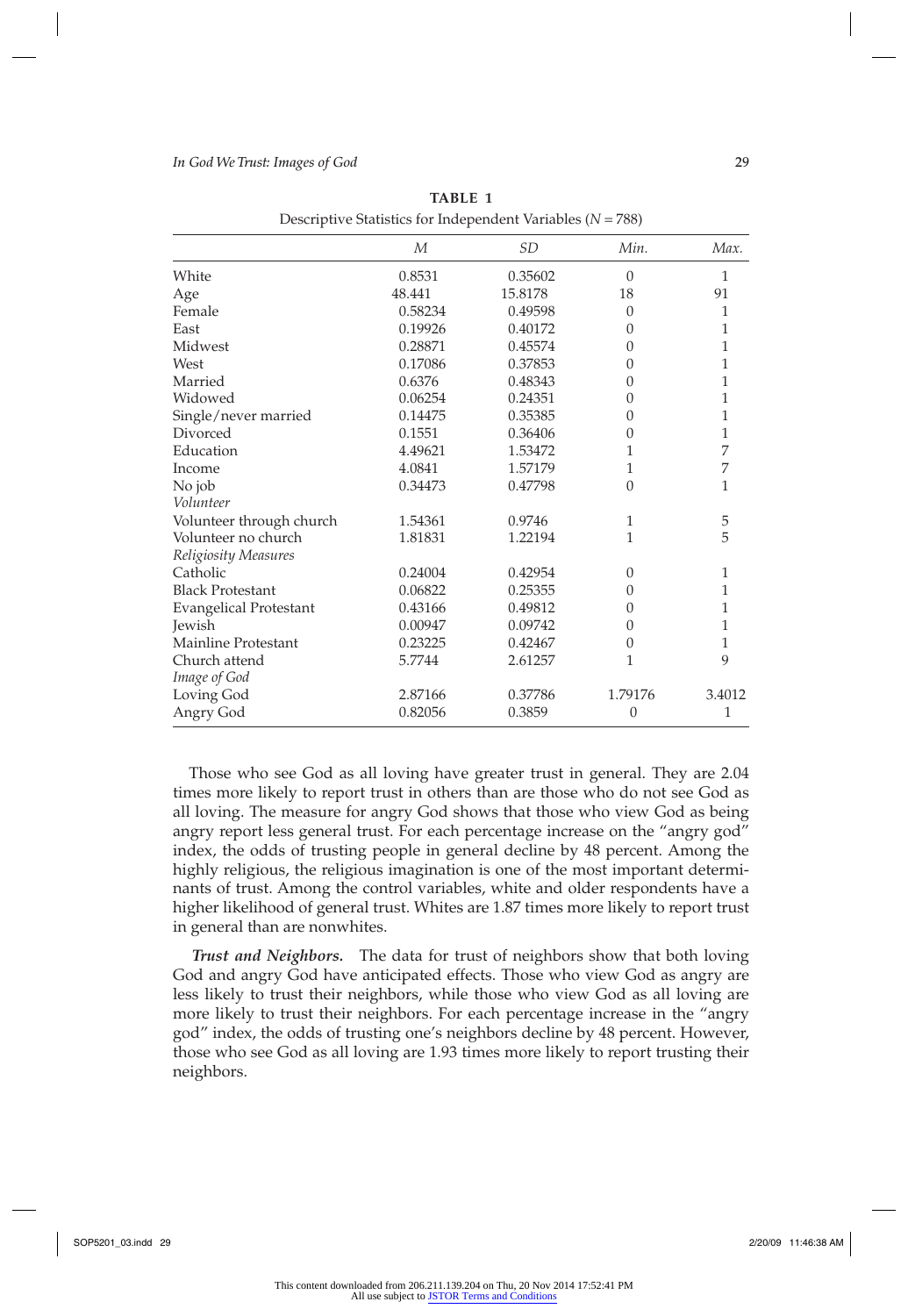|               | Subsample of Highly Religious                            |                         |
|---------------|----------------------------------------------------------|-------------------------|
|               | How much would you say that you trust people in general? |                         |
|               | Total Sample                                             | Highly Religious        |
| Not at all    | 2.72                                                     | 2.07                    |
| Only a little | 14.61                                                    | 13.5                    |
| Some          | 65.12                                                    | 63                      |
| A lot         | 17.55                                                    | 22                      |
|               | How much would you say that you trust your neighbors?    |                         |
|               | <b>Total Sample</b>                                      | Highly Religious        |
| Not at all    | 2.71                                                     | 1.67                    |
| Only a little | 7.88                                                     | 6.29                    |
| Some          | 49.61                                                    | 47.2                    |
| A lot         | 39.8                                                     | 44.8                    |
|               | How much would you say that you trust your coworkers?    |                         |
|               | Total Sample                                             | Highly Religious        |
| Not at all    | 2.58                                                     | 2.12                    |
| Only a little | 10.19                                                    | 8.58                    |
| Some          | 50.68                                                    | 47.7                    |
| A lot         | 36.54                                                    | 41.6                    |
|               | How much would you say that you trust people who do not  |                         |
|               | believe in God?                                          |                         |
|               | Total Sample                                             | <b>Highly Religious</b> |
| Not at all    | 10.57                                                    | 11                      |
| Only a little | 24.53                                                    | 29                      |
| Some          | 55.96                                                    | 53.7                    |
| A lot         | 8.94                                                     | 5.7                     |

#### **TABLE 2**

Weighted Percentages for Trust Measures: Total BRS and Subsample of Highly Religious

*Note*: BRS = Baylor Religion Survey.

Among religious traditions, Catholics, Evangelical Protestants, and black Protestants are less trusting of their neighbors than are Mainline Protestants. The sharpest difference is among Mainline Protestants and black Protestants. The former are 2.5 times more likely to trust their neighbors than are black Protestants. Income and age have significant effects. Both make respondents more trusting of their neighbors.

*Trust in Coworkers.* The results for trust in coworkers show that both loving God and angry God have anticipated effects. Those with an image of God as all loving are 1.8 times more likely to trust their coworkers. In contrast, those with a view of God as angry are not likely to trust their coworkers. For each percentage increase in the "angry god" index, the odds of trusting one's coworker decline by 39 percent. Whereas Catholics, Evangelical Protestants, and black Protestants are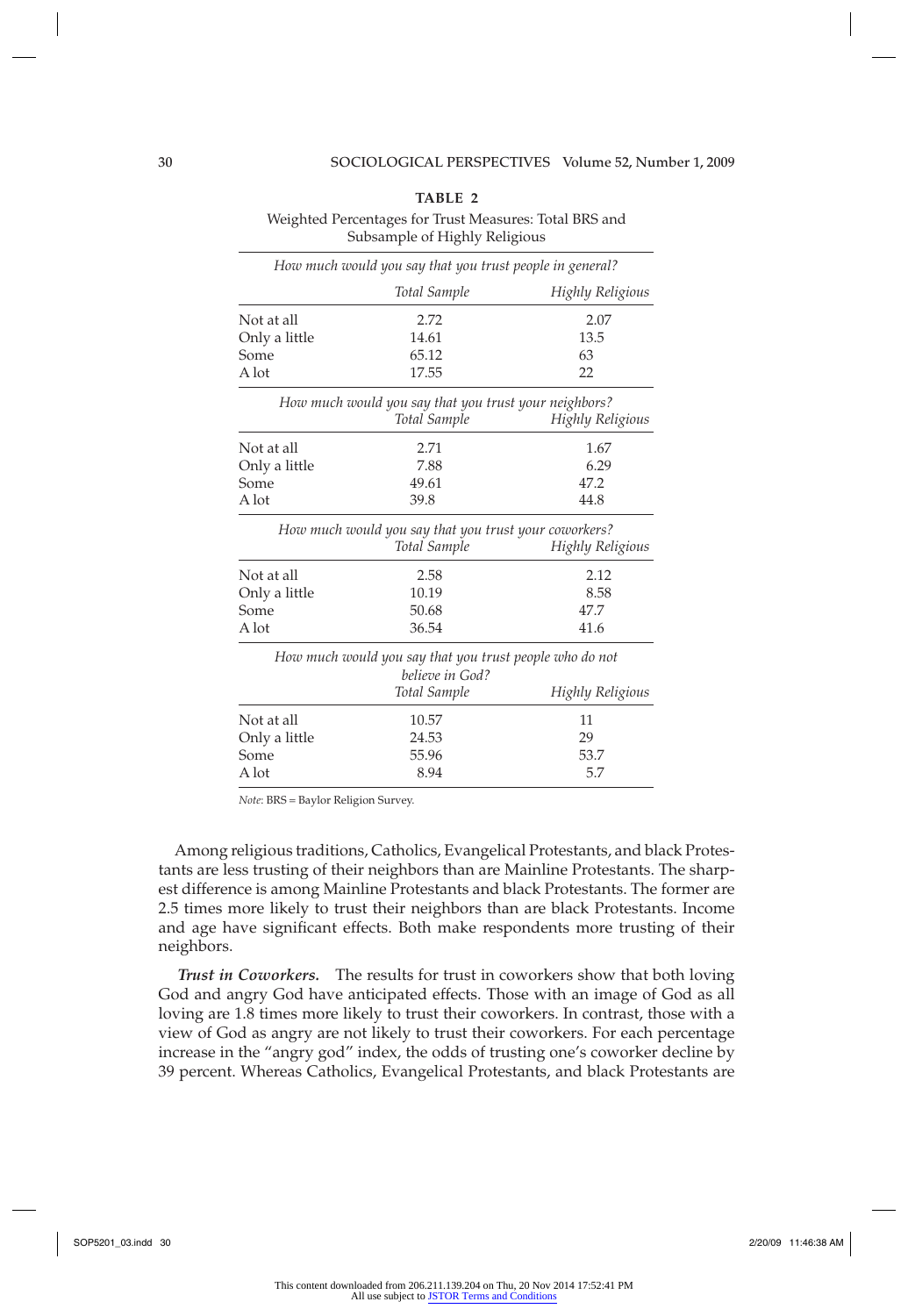|                                | General Trust    |           | Neighbor Trust   |         | Coworker Trust   |      | Atheist Trust    |      |
|--------------------------------|------------------|-----------|------------------|---------|------------------|------|------------------|------|
|                                | $\boldsymbol{b}$ | <b>OR</b> | $\boldsymbol{b}$ | OR      | $\boldsymbol{b}$ | OR   | $\boldsymbol{b}$ | OR   |
| Demographics                   |                  |           |                  |         |                  |      |                  |      |
| White                          | $0.631*$         | 1.88      | 0.444            |         | $1.004**$        | 2.73 | 0.093            |      |
| Age                            | $0.023***$       | 1.02      | $0.029***$       | 1.03    | $0.018**$        | 1.02 | $-0.006$         |      |
| Female                         | 0.024            |           | 0.047            |         | 0.176            |      | $0.309*$         | 1.36 |
| East                           | 0.269            |           | $-0.075$         |         | $-0.547*$        | 0.58 | 0.003            |      |
| Midwest                        | 0.135            |           | 0.182            |         | 0.146            |      | 0.249            |      |
| West                           | $-0.377$         |           | $-0.263$         |         | $-0.157$         |      | 0.149            |      |
| Married                        | $-0.291$         |           | 0.261            |         | 0.027            |      | $-0.391$         |      |
| Widowed                        | $-0.161$         |           | 0.184            |         | $-0.161$         |      | 0.006            |      |
| Single/never<br>married        | $-0.478$         |           | 0.459            |         | 0.164            |      | $-0.338$         |      |
| Education                      | 0.091            |           | $-0.035$         |         | 0.11             |      | 0.085            |      |
| Income                         | 0.076            |           | $0.228***$       | 1.26    | $0.137*$         | 1.15 | $0.161**$        | 1.17 |
| No job                         | 0.066            |           | $-0.381$         |         | $-1.06***$       | 0.35 | 0.051            |      |
| Volunteer                      |                  |           |                  |         |                  |      |                  |      |
| Volunteer<br>through<br>church | $-0.068$         |           | 0.106            |         | $-0.027$         |      | $-0.101$         |      |
| Volunteer no<br>church         | $0.166*$         | 1.18      | 0.025            |         | 0.053            |      | 0.1091           |      |
| Religiosity<br>measures        |                  |           |                  |         |                  |      |                  |      |
| Catholic                       | $-0.473*$        | 0.62      | $-0.778***$      | 0.46    | 0.105            |      | $-0.271$         |      |
| <b>Black</b><br>Protestant     | $-0.403$         |           | $-0.923*$        | 0.40    | $-0.241$         |      | $-1.14***$       | 0.32 |
| Evangelical<br>Protestant      | $-0.622***$      | 0.54      | $-0.781***$      | 0.46    | $-0.407***$      | 0.67 | $-0.264$         |      |
| <b>Jewish</b>                  | 1.61             |           | 0.742            |         | 0.128            |      | 1.05             |      |
| Church attend                  | 0.076            | 1.08      | 0.024            |         | $0.0902***$      | 1.09 | 0.015            |      |
| Image of God                   |                  |           |                  |         |                  |      |                  |      |
| Loving God                     | $0.571**$        | 1.77      | $0.661***$       | 1.94    | $0.589**$        | 1.80 | $0.431*$         | 1.54 |
| Angry                          | $-0.508$         | 0.60      | $-0.655***$      | $-0.66$ | $-0.497*$        | 0.61 | $-0.586**$       | 0.56 |
| Intercept 4                    | $-3.02**$        |           | 1.663            |         | $-2.58**$        |      | $-2.57**$        |      |
| Intercept 3                    | 0.506            |           | 1.193            |         | 0.251            |      | 0.898            |      |
| Intercept 2                    | $2.66***$        |           | 2.875***         |         | 2.646***         |      | $2.57**$         |      |
| R-square                       | $0.137***$       |           | $0.162***$       |         | $0.191***$       |      | $0.083***$       |      |
| Model<br>chi-square            | $115.3***$       |           | 139.2***         |         | 144.3***         |      | 67.9***          |      |
| $\,N$                          | 781              |           | 783              |         | 681              |      | 776              |      |

**TABLE 3** Ordinal Logit Models of Image of God and Trust among the Highly Religious

*Note*: OR = Odds Ratio.

\**p* < .05; \*\**p* < .01; \*\*\**p* < .001.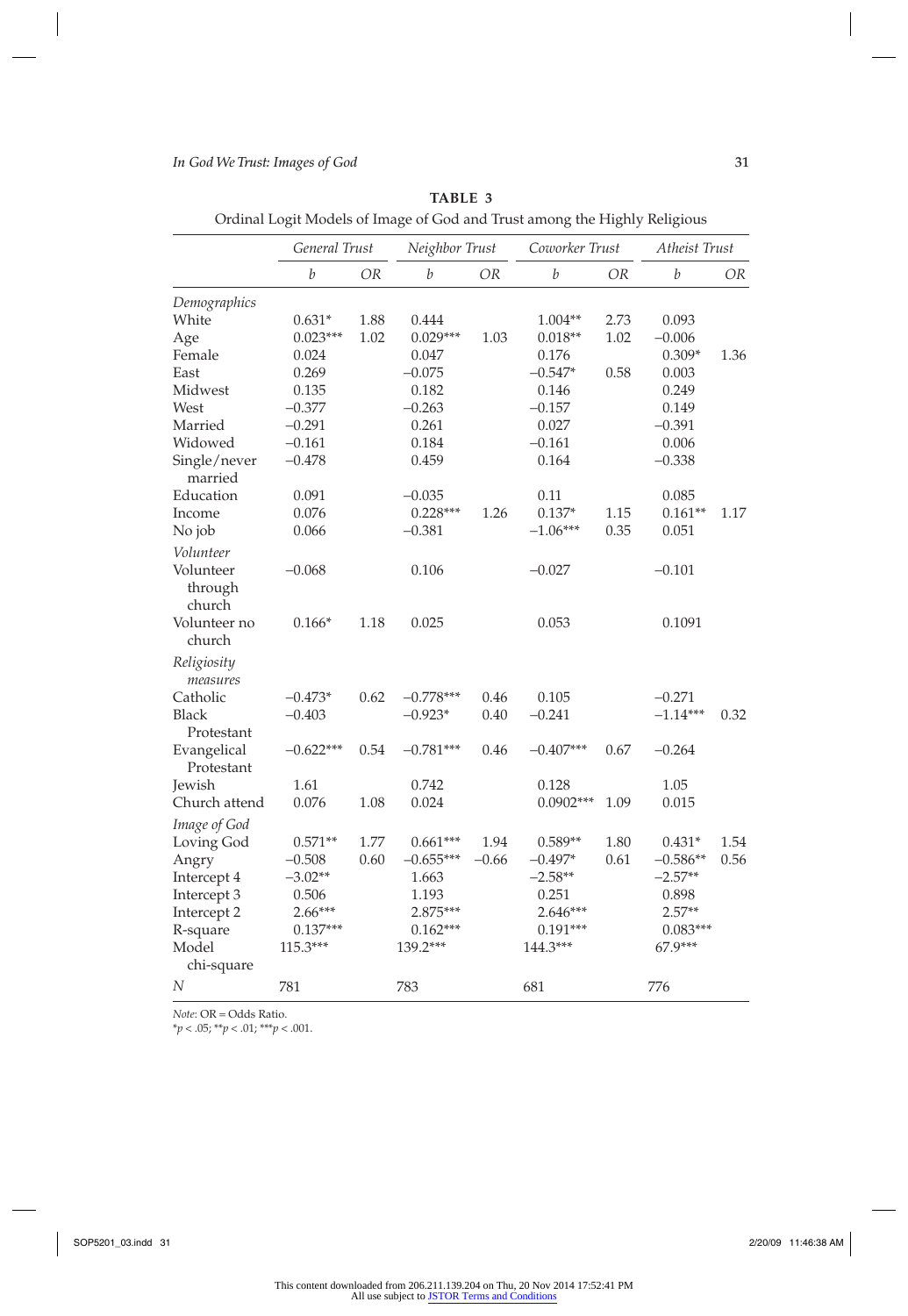all less trusting of their neighbors than are Mainline Protestants, when it comes to coworkers, the only difference is between Mainline Protestants and Evangelical Protestants. The former are 1.5 times more likely to report trusting their coworkers. Among the control variables, income and age have positive effects on trust in coworkers. Not surprisingly, those without a job are much less likely to trust former coworkers. White respondents are 2.73 times more likely to trust their coworkers than are nonwhites.

*Trust in Atheists.* The last question deals with religious affiliation. Previous research suggests that the bonding ties of congregational life can make one less trusting of outsiders. Among Christians, this may apply to people of other Christian denominations (Uslaner 2002; Welch et al. 2004). In this last model, we test trust in those who do not believe in God, perhaps the ultimate outsiders for the highly religious. Black Protestants have significantly lower levels of trust of those who do not believe in God than do Mainline Protestants. Black Protestants are 3.2 times less likely to trust atheists than are Mainline Protestants. Also, the coefficients for Catholics and Evangelical Protestants are negative. However, they are not significant at the .05 level.

Having a perception of God as angry makes one less trusting of those who do not believe in God. These findings are not surprising. We expect those from more conservative Christian backgrounds to be more suspicious of those who have no faith (Uslaner 2001). An all loving image of God, however, makes one more trusting of atheists. They are 54 percent more likely to trust atheists than are those who do not report an all loving image of God. Net of these religiosity measures, highly religious females are 36 percent more likely to trust atheists than are highly religious males. Income has a net, positive effect on trust in atheists.7

#### **CONCLUSION**

We cannot enter into mutually beneficial reciprocal relations with others without some modicum of trust. Many facets of a social life that leads to more or less trust have been examined (e.g., Fukuyama 1995; Knight 2001; Putnam 1995; Veenstra 2002). It is clear that religion exerts a powerful effect on trust. What we believe to be a key measure of religiosity—images of God—has been virtually ignored in research on trust. As Greeley (1988, 1989, 1991, 1993, 1995) argues, knowing how an individual conceives of God provides deep insight into how religion affects that person's world view:

If . . . one can find some way to measure the quality of the religious imagery in an individual's organism, one will have access to his ultimate "culture system" and be able to make meaningful predictors about the way one will respond to the issues of life. Those whose religious imagination has a propensity to a warmer, affectionate, more intimate, more loving representation of ultimate reality will also be, I hypothesize, more gracious and more benign in their response to political and social issues. (Greeley 1995:179)

The characteristics we assign to God, and to how God judges human behavior, reveal something about ourselves. It transfers to God our view of human nature.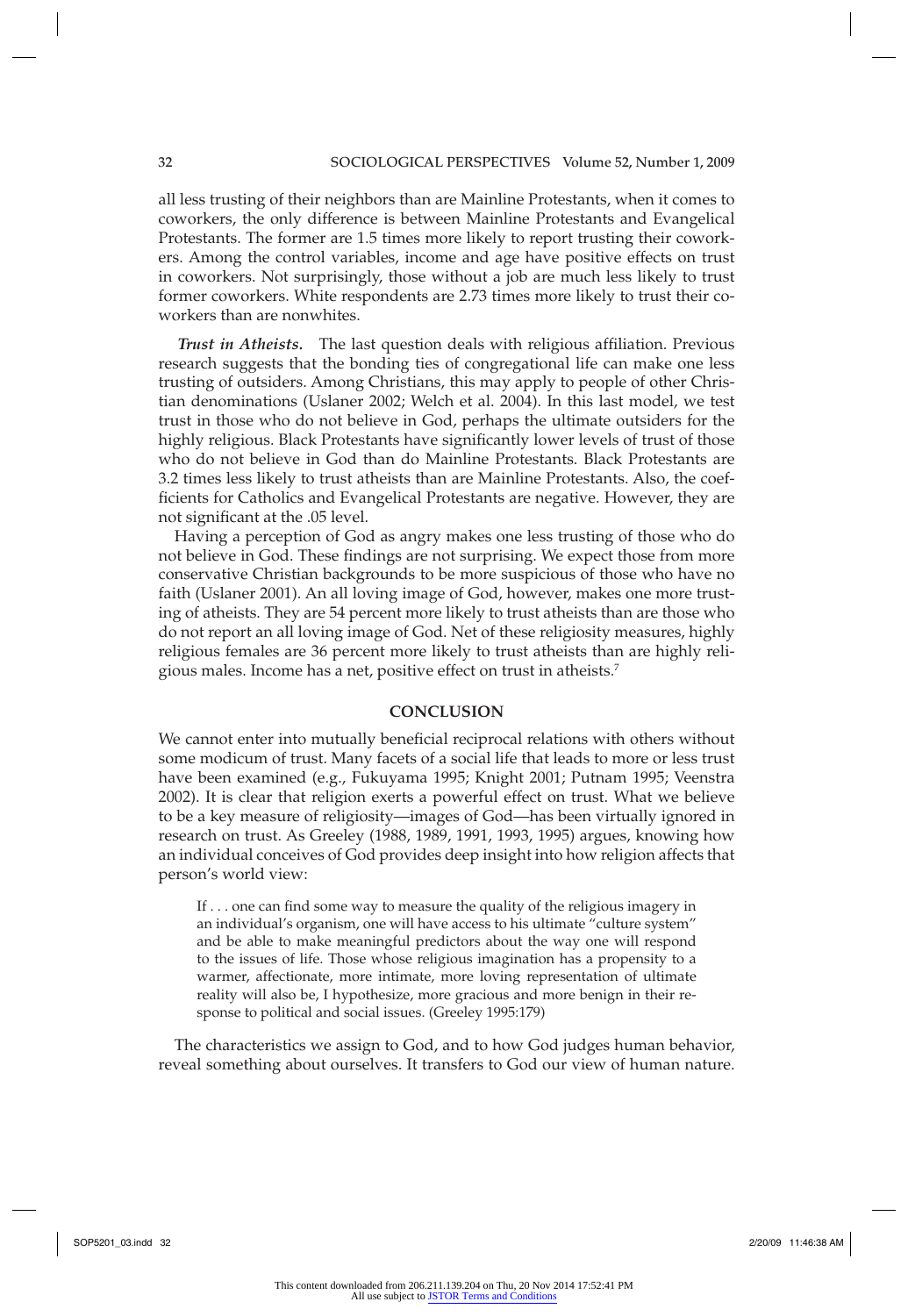Greeley expects that the manner in which we anthropomorphize God affects how we view our fellow citizens. A person who believes that God is judgmental should be more judgmental of others. Someone who believes God to be endlessly forgiving should show similar mercy to others.

Images of God, therefore, provide us a measure of religion that is uniquely *religious* in nature. It is possible that the effects of church attendance or even religious tradition—important determinants of trust in previous research (see Welch et al. 2004)—simply reflect the sharing of values. Any type of societal institution that promotes shared beliefs, whether religious in nature or not, could theoretically have similar effects. How religion differs from other societal institutions is in its focus on a relationship with an unseen, supernatural authority of authorities (Smith 2003). Images of God provide us with a window into the uniquely religious aspects of a person's world view. The question is, Does someone's view of "ultimate authority" affect levels of trust?

Indeed, we find that among the highly religious, those with a more loving view of God are more trusting, and those with a view of God as being more angry/ judgmental are significantly less trusting. Belief in a loving, forgiving God can build bonds of trust, while beliefs in a judgmental, wrathful God tend to make believers more wary of others. Particularized and generalized versions of trust are the products of different religious imaginations and religious narratives. Smith (2003:86) maintains that narratives compete with one another. For example, he argues that in sociology two of the dominant narratives that organize the discipline are the Liberal Progress (the foundation of the conflict/inequality orientation) and Ubiquitous Egoism (which supports a rational choice/naturalistic approach) narratives. One's entire approach to sociological questions (deductive vs. inductive, qualitative vs. quantitative, core assumptions, etc.) is organized by the sociological narrative in which the researcher is trained and socialized.

We propose the same argument when it comes to understanding bridging and bonding ties and social trust. When some religious groups build bridging ties, it is likely that these groups have at their core a religious narrative that emphasizes greater moral flexibility and a symbol of God as a loving, forgiving entity. Conversely, those groups that build social bonding ties have narratives grounded in a religious imagination with greater moral absolutism. The individual is responsible to struggle and rise above the cesspool of human sin.

Our data also show that trust cannot simply be reduced to Catholic versus Protestant world views, which we believe Greeley (1995) leans toward in his arguments. While Catholics may embrace an analogical world view, they are no more trusting than Mainline Protestants. However, Catholics and Mainline Protestants have greater moral flexibility in their religious narratives (Steensland et al. 2000; Welch et al. 2004) than do Evangelical Protestants. A subsequent analysis of variance (ANOVA) confirms this. Evangelical Protestants have average "angry god" index scores 13.7 percent higher than Mainline Protestants and 17.5 percent higher than Catholics, while there is no statistical difference between Mainline Protestants and Catholics. When Greeley (1995) discusses differences between Catholics and Protestants, these differences to which he speaks are primarily between Catholics and Evangelical Protestants. In fact, our regression analysis shows that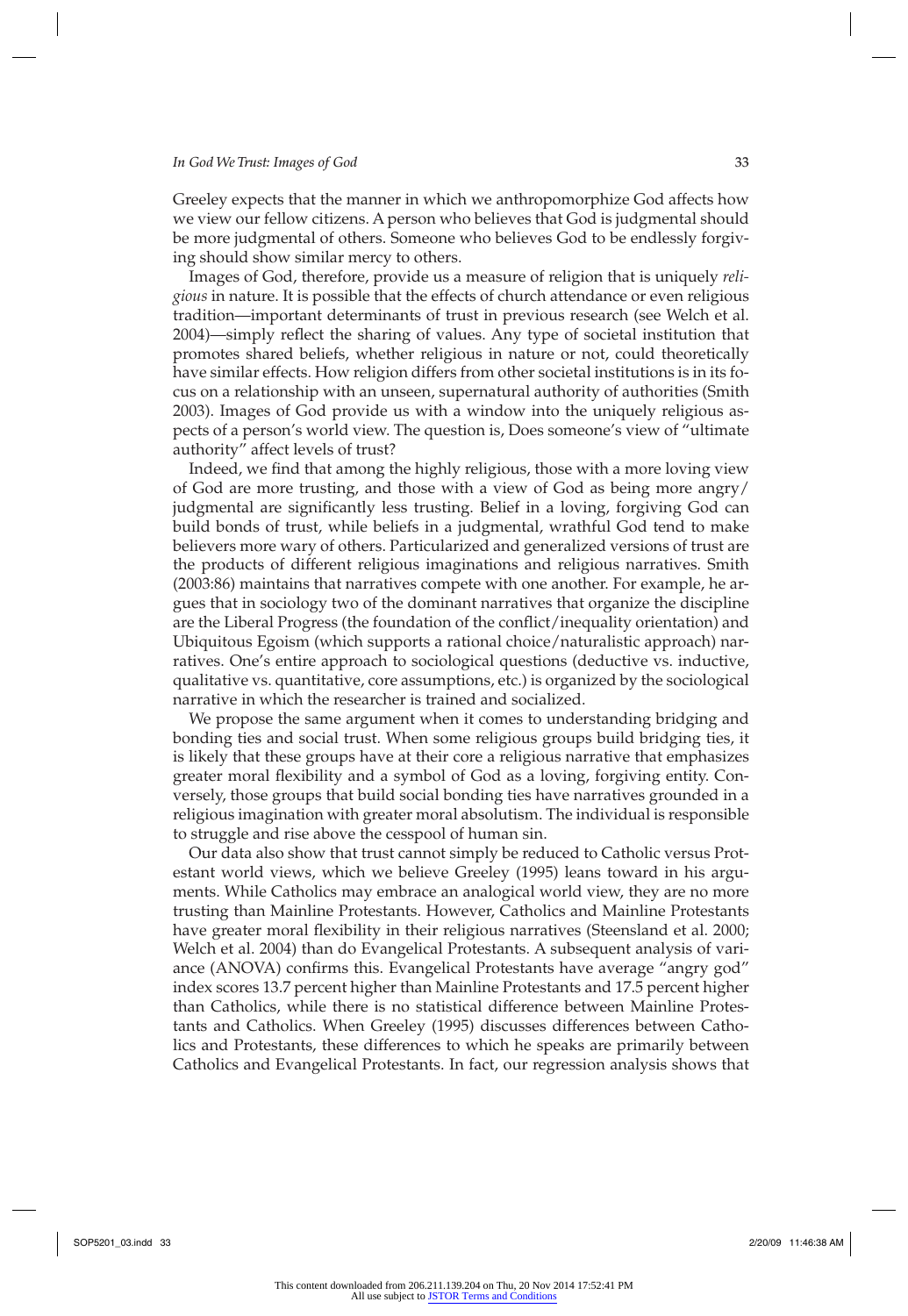Mainline Protestants have higher levels of general trust and coworker trust than do Catholics.

There are several important ways in which our findings can inform the general literature on social trust. Our analysis of highly religious persons indicates that many of the previous effects of religious denomination (see Smidt 1999; Stark and Finke 2000; Uslaner 2001, 2002; Welch et al. 2004; Welch et al. 2005; Wuthnow 1998) might be spurious. In our analysis, we find that image of God has consistent effects across all four trust models. Religious tradition guarded effects. Mainline Protestants are more trusting in general and of coworkers. The coefficients in the other two models are in the expected direction but do not reach the .05 level of significance.

It is not the tradition that affects trust but the religious story taught and brought forth from the narratives and how they are manifested in the symbolic image of God in the religious story of the individual. This is not to say that religious tradition does not matter, but it may be more important for other dimensions of social capital, such as volunteering (see Smidt 1999). This is an important finding for the general trust literature. Because the United States is a religious nation (see above), religious measures, such as image of God, will be important determinants of trust for a significant subset of the American population. Future research on what factors determine level of trust needs to take this into account.

Second, Veenstra (2002:551) points out that there are different dimensions of trust in social life. Trusting one's family and friends is different than trusting coworkers, neighbors, people in general, and social institutions. What we have to contribute to this literature is that among the highly religious, image of God is a constant determinant of many different types of trust. Those with a loving image of God are more trusting of neighbors, colleagues, and even atheists. Those with an image of God as wrathful are less trusting. Moreover, Veenstra (2002) challenges Gidden's assumption that older systems of trust generation (including religion) are being replaced with newer systems of trust generation. Our data find that among the two-thirds of Americans we classify as highly religious, their religious narrative is a very important and consistent determinant of trust. Our data suggest that Veenstra's challenge is well grounded.

The implications of our research for the rational choice approach to trust formation advocated by Yamagishi et al. (1998) is less clear. Their research focuses on experiments with prisoner dilemma models. Trust is seen as a form of risk reduction in exchange. What our data indicate is that people, particularly religious people in the United States, may enter into exchanges with preconceived notions about trust based on their religious narrative. To what extent this would lead to different outcomes in their experiments, at least with Americans, is unclear.

The final area on which we comment concerns the causality between trust and volunteering. A significant body of literature indicates that the more individuals volunteer in their communities, the higher the level of trust they will have (see Brehm and Rahn 1997; Putnam 2000; Stolle 2001). Others have maintained that trust precedes social involvement (Tonkiss and Passey 1999). Still others maintain that the relationships between volunteering and trust are inconsistent (Clairbourn and Martin 2000; Smidt 1999). Our data show that volunteering has no consistent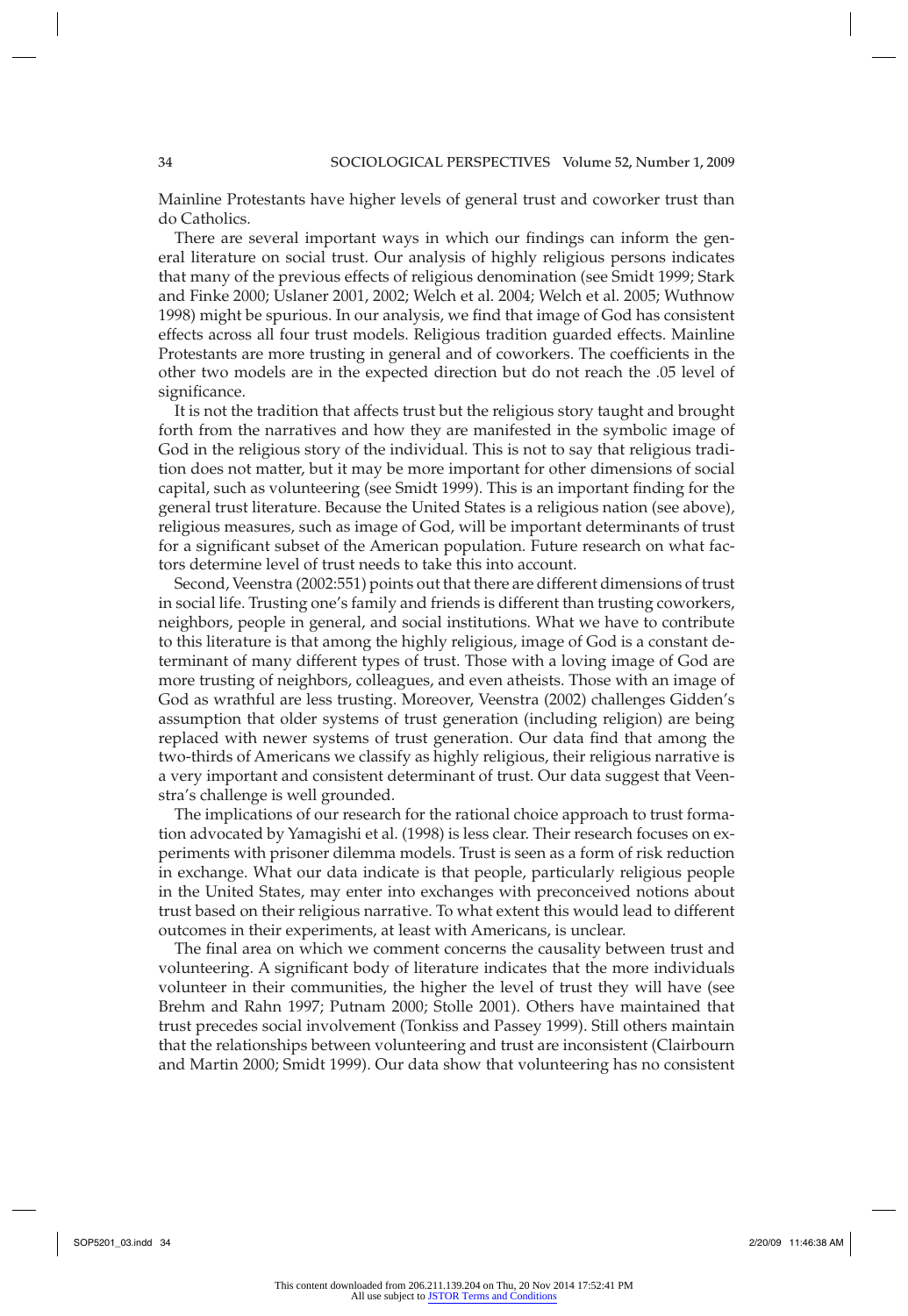effect on trust among the highly religious, once image of God is included in the model. We believe that the next logical step is to move beyond the effect of images of God on beliefs and attitudes and examine the relationship between image of God and actions.

Clearly religious beliefs can inspire us to action (Woodberry and Smith 1998). The character of God has been the catalyst for social movements (abolitionist and civil rights) and also wars (Froese and Bader 2008). It is at the heart of the culture wars. As we have shown here, the character of God will also affect how we trust others. This, in turn, will have an effect on the accumulation of social capital, the reciprocal networks of good will upon which community and social organization are based. Those wishing to increase local stocks of social capital to increase prosocial behavior (Lee and Bartkowski 2004) or foster locally driven economic development (see Lyson 2006; Lyson and Tolbert 2004) will be well advised to understand the important role the image of God can play in this process of accumulation. We propose that future studies of trust recognize the important role religion, in general, and image of God, in particular, play in determining trust for a significant portion of Americans.

**Acknowledgments:** We would like to thank Dr. Paul Froese and anonymous reviewers for their helpful comments. We also thank the John Templeton Foundation for their financial support of the Baylor Religion Survey.

#### **NOTES**

- 1. Symbols can be subdivided into two groups: primary and activating. Primary symbols are those at the core of our existential understanding. Activating symbols are those that recall the primary symbol from our subconscious. Greeley provides the example of a glance at a mother and child during a harried pass through Chicago's O'Hare Airport. The smiling mother and child was an activating symbol that brought from the subconscious the image of Mary and Jesus, a primary symbol of God's love in the Christian faith.
- 2. Other studies have focused on gender and age differences in people's images of God (Nelsen, Cheek, and Au 1985; Noffke and McFadden 2001), parents' influences on their children's images of God (Dickie et al. 1997; Dickie et al. 2006), religious activities and images of God (Benson and Spilka 1973), and religious commitment (Hammersla, Andrews-Qualls, and Frease 1986).
- 3. The data are weighted. For full information on the sampling methodology and weighting of the BRS, see Bader et al. 2007.
- 4. We want to caution readers from drawing the conclusion that the BRS is biased toward highly religious respondents. We note that the 2005 BRS compares very favorably to the 2004 General Social Survey on many important religiosity measures, including church attendance, believing in God, and religious affiliation (see Bader et al. 2007 for more details).
- 5. Conceptually, we do not preclude the possibility that one might view God as both loving and angry.
- 6. We work from the conclusions of Brehm and Rahn (1997) that civic participation has a greater effect on trust than trust has on civic participation. Moreover, the two measures of volunteering are positively correlated at .242.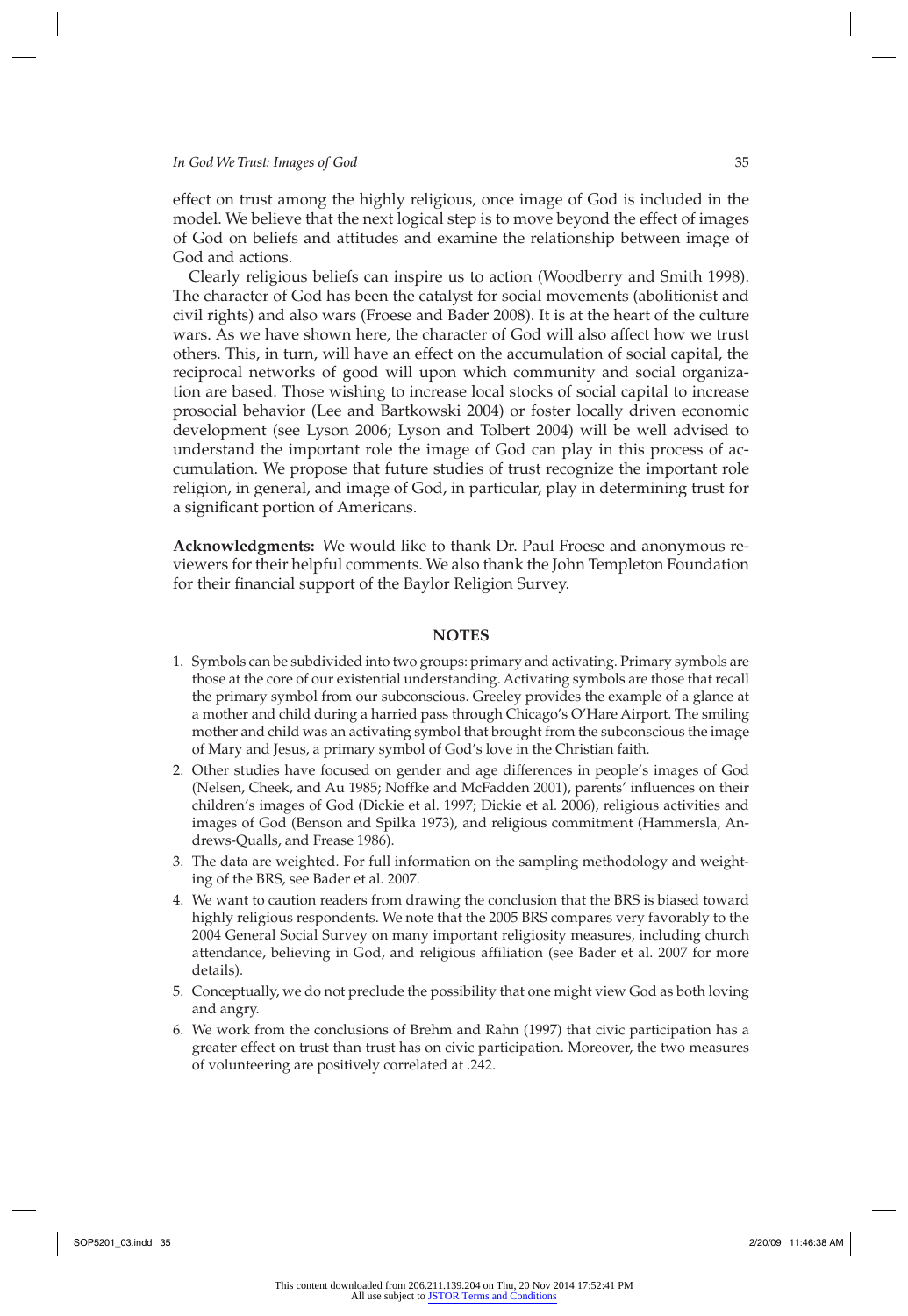7. We examined interaction effects between image of God and religious tradition. We did not find that angry God has a different effect on trust for any of the religious traditions. The same conclusion applies to loving God.

#### **REFERENCES**

- $\rightarrow$  Bader, Christopher, F. Carson Mencken, and Paul Froese. 2007. "American Piety 2005: Content, Methods, and Selected Results from the Baylor Religion Survey." *Journal for the Scientific Study of Religion* 46:447–63.
	- Baker, Wayne. 2005. *America's Crises of Values: Reality and Perception*. Princeton, NJ: Princeton University Press.
- → Benson, Peter and Bernard Spilka. 1973. "God Images as a Function of Self Esteem and Locus of Control." *Journal for the Scientific Study of Religion* 12:297–310.
- Brehm, John and Wendy Rahn. 1997. "Individual Level Evidence for the Causes and Consequences of Social Capital." *American Journal of Political Science* 41:999–1023.
- Clairbourn, Michele P. and Paul S. Martin. 2000. "Trusting and Joining? An Empirical Test of the Reciprocal Nature of Social Capital." *Political Behavior* 22:267–91.
	- Coleman, James S. 1988. "Social Capital in the Creation of Human Capital." *American Journal of Sociology* 94(Supplement):s120.
		- ———. 1990. *Foundations of Social Theory*. Cambridge, MA: The Belknap Press of Harvard University Press.
- → Dickie, Jane R., Lindsey V. Ajega, Joy R. Kobylak, and Kathryn M. Nixon. 2006. "Mother, Father, and Self: Sources of Young Adults' God Concepts." *Journal for the Scientific Study of Religion* 45:57–71.
- → Dickie, Jane R., Amy K. Eshleman, Dawn M. Merasco, Amy Shepard, Michael Vander Wilt, and Melissa Johnson. 1997. "Parent-Child Relationships and Children's Images of God." *Journal for the Scientific Study of Religion* 36:25–43.
- Ellison, Christopher. 1991. "An Eye for an Eye? A Note on the Southern Subculture of Violence Thesis." *Social Forces* 69:1223–39.
- Froese, Paul and Christopher Bader. 2007. "God in America: Why Theology Is not Simply the Concern of Philosophers." *Journal for the Scientific Study of Religion* 46:465–81.
- Froese, Paul and Christopher Bader. 2008. "Unraveling Religious Worldviews: The Relationship between Images of God and Political Ideology in a Cross-Cultural Analysis." *The Sociological Quarterly* 49(4):689–718.
	- Froese, Paul, Christopher D. Bader, and Buster Smith. 2008. "When Faith and Freedom Collide: Religion and Political Tolerance in the United States." *Sociology of Religion* 69(1).
	- Fukuyama, Francis. 1995. *Trust: The Social Virtues and the Creation of Prosperity*. New York: Free Press.
	- Greeley, Andrew M. 1988. "Evidence that a Maternal Image of God Correlates with Liberal Politics." *Sociology and Social Research* 72:150–54.
		- ———. 1989. *Religious Change in America*. Cambridge, MA: Harvard University Press.
		- ———. 1991. "Religion and Attitudes towards AIDS Policy." *Sociology and Social Research* 75:126–32.
- ———. 1993. "Religion and Attitudes toward the Environment." *Journal for the Scientific Study of Religion* 32:19–28.
	- ———. 1995. *Religion as Poetry*. New Brunswick, NJ: Transaction Publishers.
- $\rightarrow$  Hammersla, Joy Fisher, Lisa C. Andrews-Oualls, and Lynne G. Frease. 1986. "God Concepts" and Religious Commitment among Christian University Students." *Journal for the Scientific Study of Religion* 25:424–35.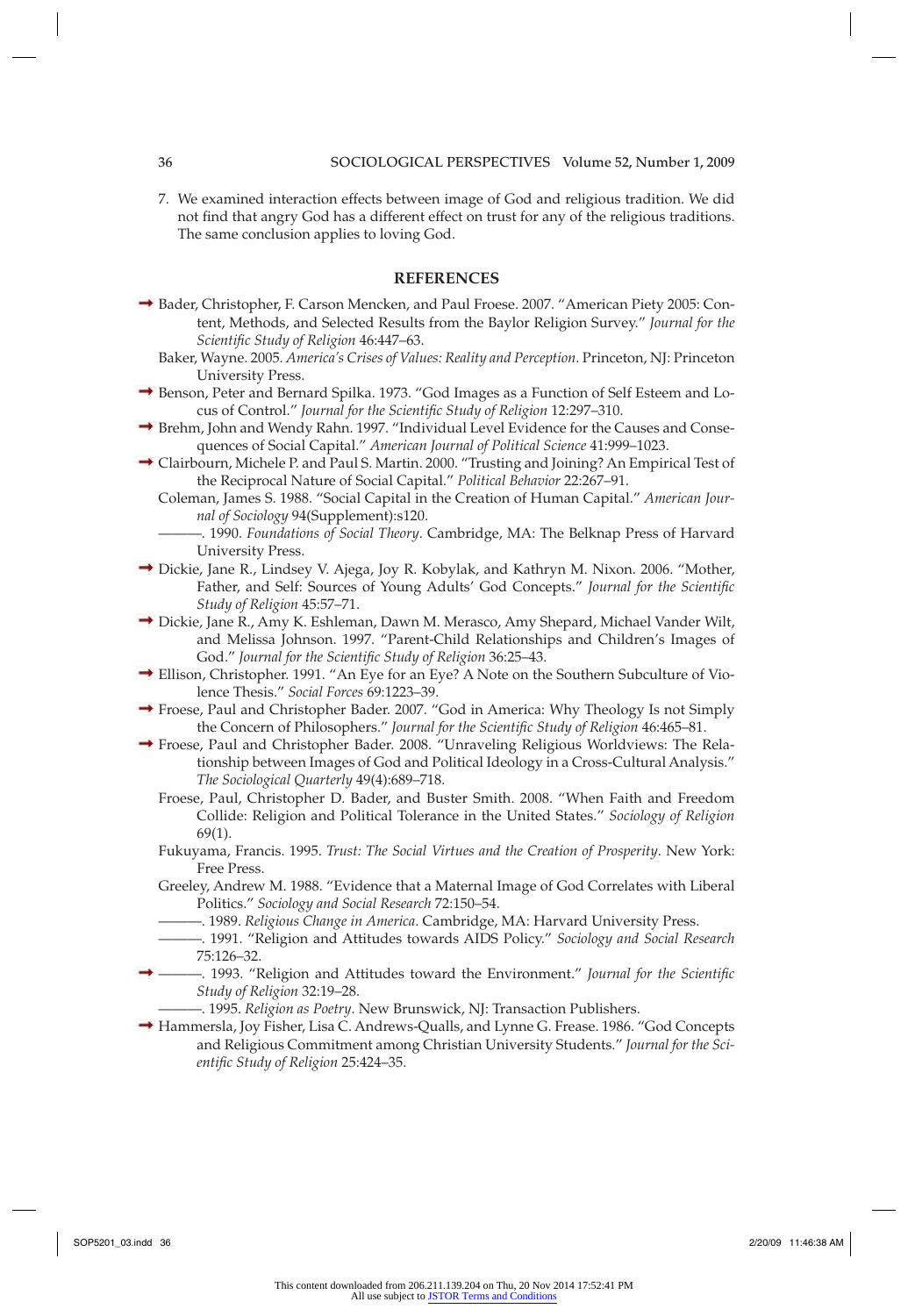- Knight, Jack. 2001. "Social Norms and the Rule of Law: Fostering Trust in a Socially Diverse Society." Pp. 354–73 in *Trust in Society*, Vol. II, The Russell Sage Foundation Series on Trust, edited by K. S. Cook. New York: Russell Sage Foundation.
- $\rightarrow$  Lee, Matthew and John P. Bartkowski. 2004. "Love Thy Neighbor? Moral Communities, Civic Engagement, and Juvenile Homicide in Non-Metro Counties." *Social Forces* 82:1001–35.
	- Lyson, Thomas. 2006. *Civic Agriculture: Reconnecting Farm, Food, and Community*. Lebanon, NH: Tufts University Press.
		- ———. and Charles M. Tolbert. 2004. "Civil Society, Civic Communities, and Rural Development." Pp. 228–40 in *Challenges for Rural America in the Twenty-First Century*, edited by D. L. Brown and L. E. Swanson. University Park: The Pennsylvania State University Press.
- $\rightarrow$  Macy, Michael W. and John Skvoretz. 1998. "The Evolution of Trust and Cooperation between Strangers: A Computational Model." *American Sociological Review* 63:648–60.
- Nelsen, Hart M., Neil H. Cheek, and Paul Au. 1985. "Gender Differences of God." *Journal for the Scientific Study of Religion* 24:396–402.
- $\rightarrow$  Noffke, Jacqueline L. and Susan H. McFadden. 2001. "Denominational and Age Comparisons of God Concepts." *Journal for the Scientific Study of Religion* 40:747–56.
	- Norris, Pippa and Ronald Inglehart. 2004. *Sacred and Secular: Religion and Politics Worldwide*. Cambridge, UK: Cambridge University Press.
- $\rightarrow$  Ozorak, Elizabeth. 2003. "Love of God and Neighbor: Religion and Volunteer Service among College Students." *Review of Religious Research* 44:285–99.
- Paxton, Pamela. 2000. "Social Capital and Democracy: An Interdependent Relationship." *American Sociological Review* 67:254–77.
- Putnam, Robert D. 1995. "Bowling Alone: America's Declining Social Capital." *Journal of Democracy* 6:65–78.
	- ———. 2000. *Bowling Alone*. New York: Simon & Schuster.
	- Saguaro Seminar. 2000. "Better Together: Report of the Saguaro Seminar on Civic Engagement in America." John F. Kennedy School of Government, Cambridge, MA. Available at bettertogether.org
- **→** Smidt, Corwin. 1999. "Religion and Civic Engagement: A Comparative Analysis." The An*nals of the American Academy of Political and Social Science* 565(1): 176–92.
	- Smith, Christian. 2003. *Moral, Believing Animals: Human Personhood and Culture*. New York: Oxford University Press.
- $\rightarrow$  Somers, Margaret R. 1992. "Narrativity, Narrative Identity, and Social Action: Rethinking English Working-Class Formation." *Social Science History* 16:591–630.
	- Stark, Rodney. 2001a. *One True God: The Historical Consequences of Monotheism*. Princeton, NJ: Princeton University Press.
	- ———. 2001b. "Gods, Rituals, and the Moral Order." *Journal for the Scientific Study of Religion* 40:619–36.
		- ———. and Roger Finke. 2000. *Acts of Faith*. Berkeley: University of California Press.
- Steensland, Brian, Jerry Z. Park, Mark D. Regnerus, Lynn D. Robinson, W. Bradford Wilcox, and Robert D. Woodberry. 2000. "The Measure of American Religion: Toward Improving the State of the Art." *Social Forces* 79:291–318.
	- Stolle, Dietlind. 2001. "Clubs and Congregations: The Benefits of Joining an Association." Pp. 202–44 in *Trust in Society*, Vol. II, The Russell Sage Foundation Series on Trust, edited by K. S. Cook. New York: Russell Sage Foundation.
	- Tonkiss, Fran and Andrew Passey. 1999. "Trust, Confidence, and Voluntary Organizations: Between Values and Institutions." *Sociology* 33:257–74.